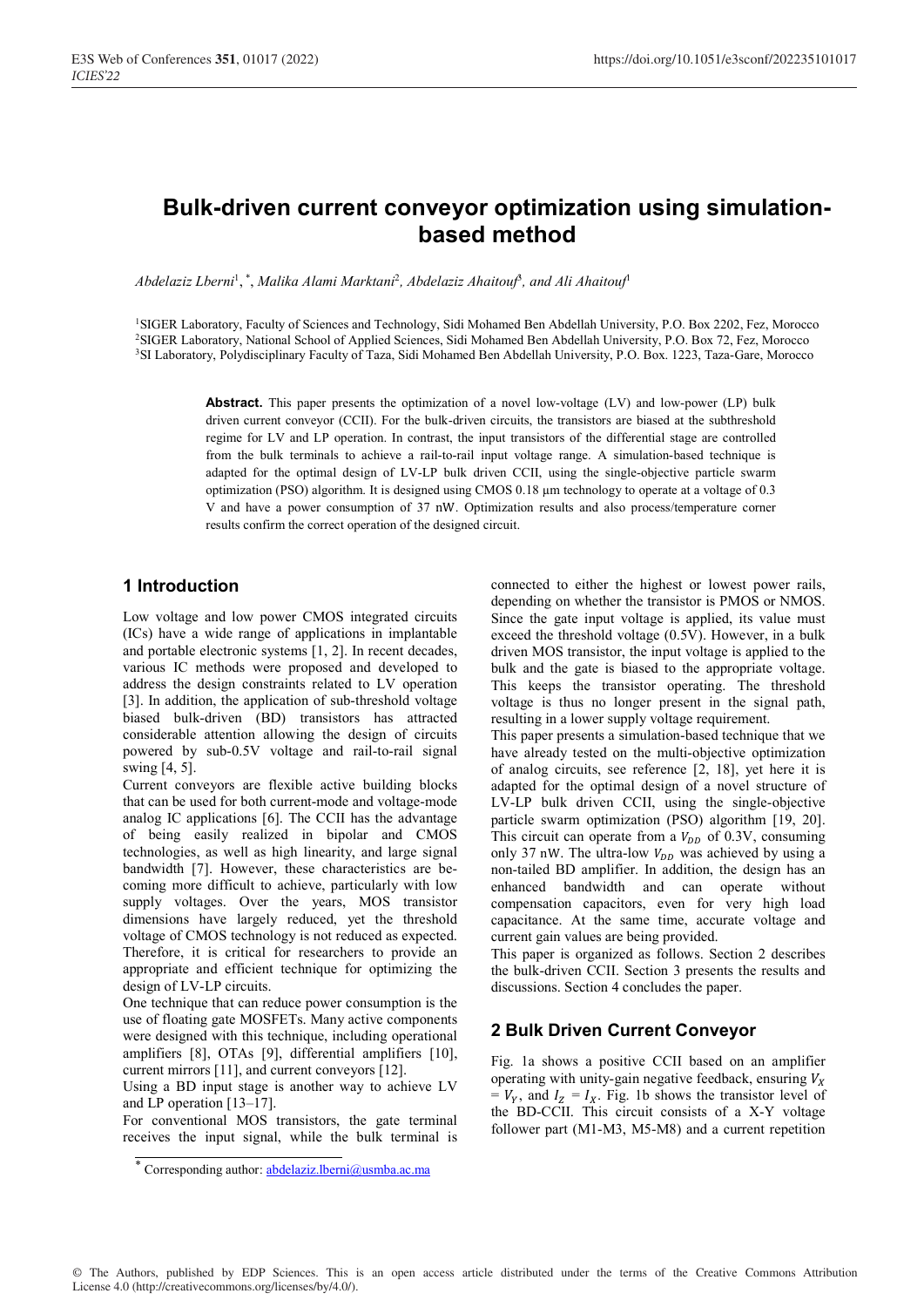part (M4, M9), creating a current amplifier with unity gain and the Z output terminal of the CCII.



**Fig. 1.** CMOS Bulk driven CCII Circuit.

A differential amplifier is formed by the transistors M1- M2 and the current sinks M6 and M7. The second stage of the internal amplifier is made up of the transistor M3 and the current sink M8. The bulks of M2 and M3 are connected together to the amplifier output. Through this connection, a negative feedback loop is closed, which creates a voltage buffer of unity gain. Shorting together the bulks of M2 and M3 ensures that their threshold voltages change with the input signal in the same way. As a result, the voltage gain is more accurate. The internal amplifier would offer poor CMRR performance without this connection. This would decrease the voltage gain accuracy in the voltage follower, making its value greater than 1. It should be mentioned that this circuit can be easily extended to multi-outputs (positive or negative) using cross-coupled current mirror techniques.

#### **3 Simulation results and discussions**

We coded the optimization algorithm in C language. The optimization was conducted on an Intel Core i7-7820HQ computer with 2.9GHz and 16G memory. The BD-CCII circuit is discussed and designed using CMOS 0.18 µm process. This circuit was optimized and designed for  $I_R$ =2 nA,  $V_{DD}$ =0.3V, yet it will also operate with higher  $V_{DD}$  and higher bias current (up to 100 nA), resulting in a larger bandwidth. The maximum biasing current depends on the  $V_{DD}/V_{th}$  ratio; hence, using a process with a lower  $V_{th}$  the current could be increased significantly. Here, the bias current has been obtained for a minimum  $V_{DD}$  for the given  $V_{th}$  voltages of the used technology.

The transistor's sizes were obtained in  $\mu$ m/ $\mu$ m as: M1,2=20/1, M3,4 =  $10 \times 32/1$ , M5= 20/0.36, M6,7 =  $10 \times$ 34.28/0.36, M8= 10×33.69/0.36 and M9= 10×30/0.36. The ratios W/L are relatively high in order to reduce the VGS voltages of MOS transistors for a given bias current, and to minimize their offset and flicker noise. The channel widths and lengths were determined during the optimization to meet the requirement  $|V_{GSi}| \approx V_{DD}/2$ (see Fig. 1, where  $V_{GS}$  denotes the quiescent gate-source voltage of the i<sup>th</sup> transistor. Hence, this provides the largest possible voltage headroom for process and temperature changes and signal swings.

Fig. 2 present the simulated magnitude response of the current and the voltage follower. The dc gains were  $+10$ mdB (0.999 A/A) and +13 mdB (0.998 V/V), respectively. This shows that a high-accuracy voltage and current follower can be built with relatively LV gain of the internal amplifier and the current repetition circuit (M4, M9).



**Fig. 2.** Frequency characteristics of BD-CCII,  $C_l$ =30pF.

The -3dB bandwidth  $I_Z/I_X$  and the -3dB bandwidth  $V_x/V_y$  were 2.28 MHz and 2.79 kHz, respectively. Despite the large capacitance (here 30pF) of this circuit, it can operate without any compensation while remaining precise in both its voltage and current gain values.

The voltage follower sine-wave simulation with the Y input of 200mV and 1kHz frequency is given in Fig. 3a. Fig. 3b presents the step response when a 200mV and a 1kHz square signal were applied to the input (Y terminal). The slew rate SR- and SR+ was 1.3V/ms and 2V/ms, respectively. The SR was mainly limited by the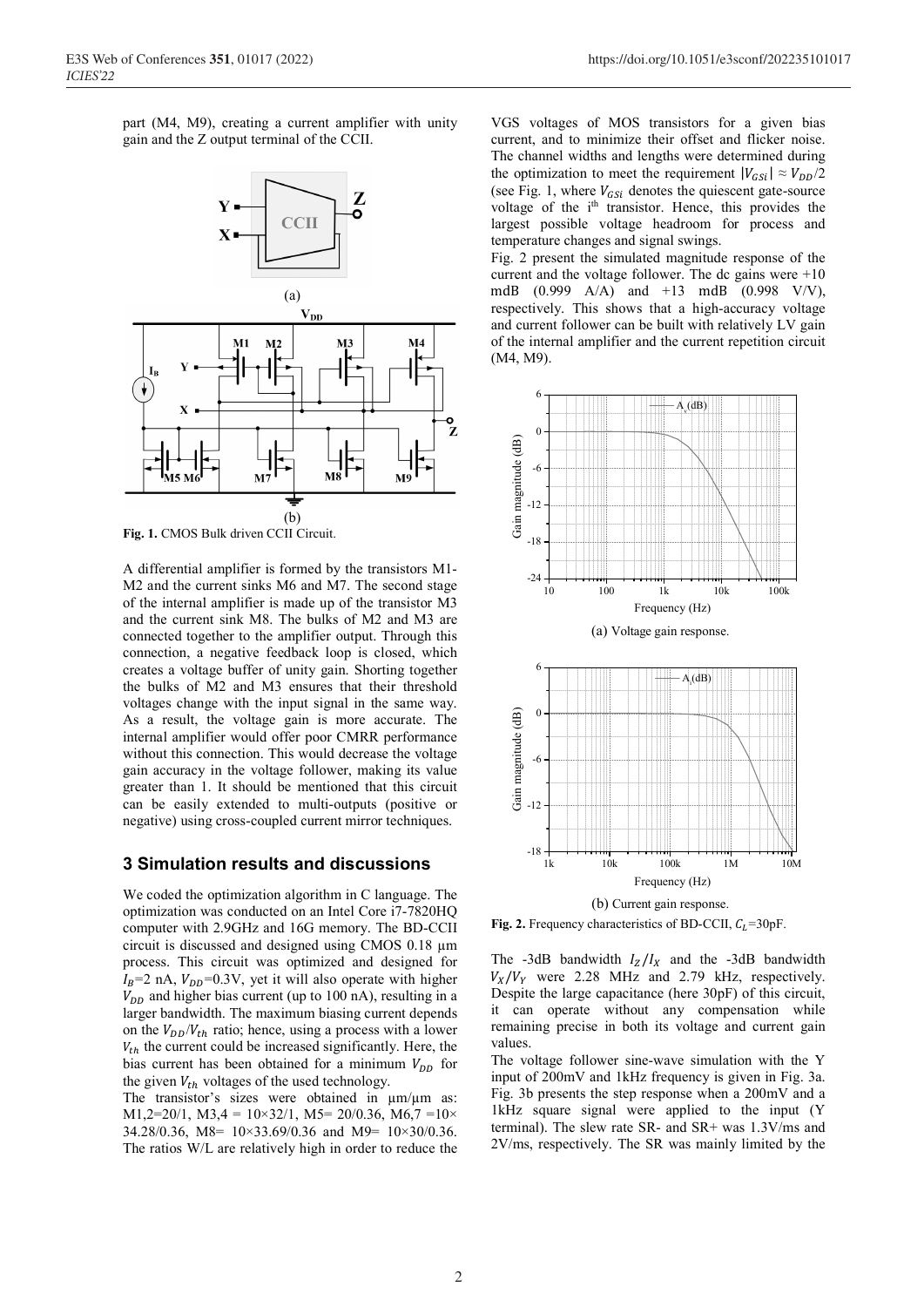output stage that is the class A amplifier. This problem can be resolved by a class AB stage.



**Fig. 3.** BD-CCII transient response.

Fig.4 present the dc characteristic of the circuit as well as voltage error. The error ranged from -33 mV to 11 mV respectively for  $V_v$  ranging from 0 mV to 300 mV.



**Fig. 3.** DC characteristic of the BD-CCII.

Table 1 and Table 2 show respectively the worst-case corners result of the BD-CCII over temperature and process changes. The temperature changes were -10°C, 27°C and 70°C; and the process corners were fast-slow

(FS), slow-fast (SF), fast-fast (FF) and slow-slow (SS). The results in those Tables are good confirming the robustness of the optimized CCII over temperature and process analysis.

**Table 1.** BD-CCII performance analysis over process corners.

| Parameter $(27^{\circ}C)$      | SS    | <b>SF</b> | ltt   | FS    | FF    |
|--------------------------------|-------|-----------|-------|-------|-------|
| Power [nW]                     | 36.2  | 36.5      | 37    | 37.8  | 38.9  |
| -3dB bandwidth $V_Z/V_X$ [kHz] | 2.45  | 2.62      | 2.79  | 2.83  | 2.97  |
| -3dB bandwidth $I_Z/I_X$ [MHz] | 1.05  | 1.21      | 1.3   | 1.37  | 1.48  |
| Voltage gain $V_Z/V_X[-]$      | 0.998 | 0.998     | 0.998 | 0.999 | 0.999 |
| Current gain $I_Z/I_X[-]$      | 0.998 | 0.999     | 0.999 | 0.999 | 0.999 |

**Table 2.** BD-CCII performance analysis over temperature corners.

| Parameter (TT corners)         | $-10^{\circ}$ | $27^\circ$ | $70^{\circ}$   |
|--------------------------------|---------------|------------|----------------|
| Power consumption [nW]         | 36.0          | 37         | 38.5           |
| -3dB bandwidth $V_Z/V_X$ [kHz] | 3.00          | 2.79       | 12.41          |
| -3dB bandwidth $I_Z/I_X$ [MHz] | 1.30          | 1.28       | $ 0.99\rangle$ |
| Voltage gain $V_Z/V_X$ [-]     | 0.998         | 0.998      | 0.999          |
| Current gain $I_Z/I_X[-]$      | 0.999         | 0.999      | 0.999          |

Table 3 gives the obtained results of the circuit for  $V_{DD}$  = 0.3 V and its comparison with the previously published. The studied circuit and the one in reference [22] offer the lowest supply voltage and the highest  $V_{th}/V_{DD}$  and  $V_{in-max}/V_{DD}$  ratios. The presented circuit also offers the lowest bias current and the highest slew rate and  $R_Z$ resistance.

**Table 23.** BD-CCII performance analysis over process corners.

| Parameter                         | This work | $[12]$             | [21]               | $[22]$        | [23]               |
|-----------------------------------|-----------|--------------------|--------------------|---------------|--------------------|
| CMOS technology [µm]              | 0.18      | 0.18               | 0.18               | 0.18          | 0.18               |
| Supply voltage $[V]$              | 0.3       | $\pm 0.5$          | $\pm 0.4$          | 0.3           | 0.5                |
| Bias current [nA]                 | 2         |                    |                    | 2.5           |                    |
| Power consumption [nW]            | 37        | 10E3               | 64E3               | 19            | 30E3               |
| Slew rate $[V/ms]$                | 2.7       |                    |                    | $\mathcal{L}$ |                    |
| Input resistance $R_X[\Omega]$    | 52E3      | 42                 | 27                 | 56E3          | 260                |
| Resistance $R_Y$ [M $\Omega$ ]    | 743       | $\approx$ $\infty$ | $\approx$ $\infty$ | 703           | $\approx$ $\infty$ |
| Resistance $R_Z$ [M $\Omega$ ]    | 112       | 53                 | 0.89               | 94.7          | 0.113              |
| -3dB bandwidth $V_Z/V_X$ [kHz]    | 2.79      | 4.8E3              | 14E3               | 4.1           | 11E3               |
| -3dB bandwidth $I_Z/I_X$ [MHz]    | 1.28      | 8.2E3              | 13E3               | 39.2          | 10E3               |
| Voltage gain $\left[ V/V \right]$ | 0.999     | 1                  | 1                  | 0.999         | 0.996              |
| Current gain $[A/A]$              | 0.999     | 1                  | 1                  | 0.9987        | 0.998              |
| $100*(V_{th}/V_{DD})[%]$          | 166       | 50                 | 62                 | 166           | 100                |
| $100*(V_{in,max}/V_{DD})[%]$      | 100       | 100                | 95                 | 100           | 80                 |

The -3dB frequency of the current gain was considerably larger than the -3dB bandwidth of the voltage gain, as expected. Note that the larger  $V_{DD}$  increases the bandwidth of both gains, as larger bias currents are possible. Hence, using a process with lower  $V_{th}$ , a much higher bandwidth could be achieved with the same structure. In addition, cascode connections could be used, which increases the circuit accuracy. Such a CCII design is suitable for biomedical applications in which the frequency ranges of signals ranging from sub-hertz up to 10 kHz and the LV LP consumption are the main concern.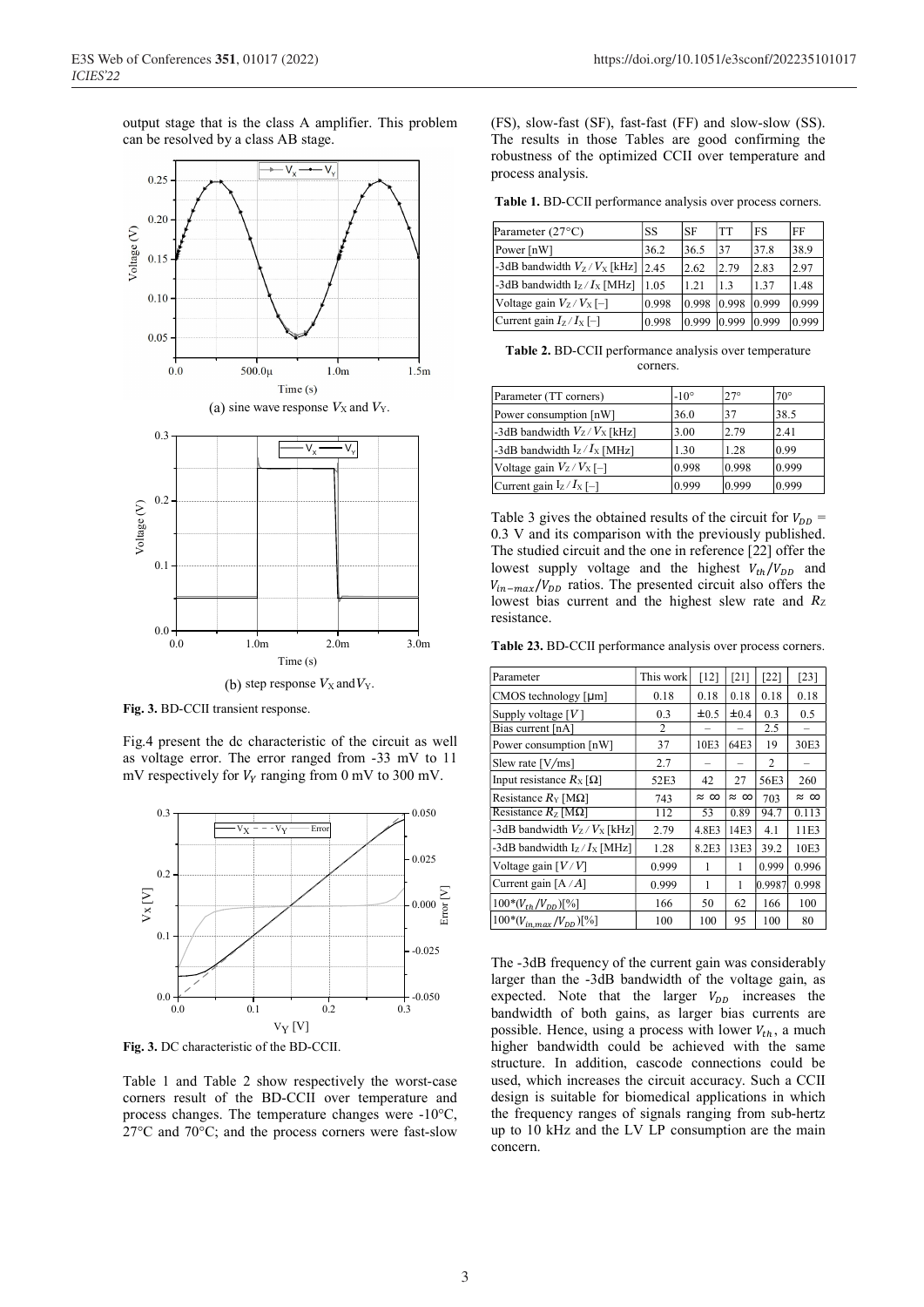### **4 Conclusion**

This paper discusses the design and optimization of an ultra-low voltage and low power bulk-driven CCII. The optimized circuit is simple, compact and able to operate at 0.3 V, with a consumption power of 37 nW . The extremely low power supply was achieved with a nontailed BD differential stage amplifier. In spite of high load capacitances, this circuit provides high current and voltage gains accuracy without using any compensation, thereby allowing circuit area to be reduced. In typical conditions as well as in the process/temperature corners, the circuit has shown excellent performances. Compared to previous works, the optimized circuit provides better ratios  $V_{th}/V_{DD}$  and  $V_{in-ma}/V_{DD}$ , slew rate, -3dB bandwidth, and bias current, within a compact and reliable structure.

#### **References**

- 1. A. Lberni, M. A. Marktani, A. Ahaitouf and A. Ahaitouf, "Adaptation of the Whale Optimization Algorithm to the Optimal Sizing of Analog Integrated Circuit: Low Voltage Amplifier Performances," *2020 IEEE 2nd International Conference on Electronics, Control, Optimization and Computer Science (ICECOCS)*, 2020, pp. 1-6, doi: 10.1109/ICECOCS50124.2020.9314428.
- 2. A. Lberni, A. Sallem, M. A. Marktani, A. Ahaitouf, N. Masmoudi and A. Ahaitouf, "An efficient Multi-Objective Simulation-based Approach for Low Voltage Low Power Analog ICs," *2020 IEEE International Conference on Design & Test of Integrated Micro & Nano-Systems (DTS)*, 2020, pp. 1-5, doi: 10.1109/DTS48731.2020.9196166.
- 3. F. Khateb, S.B.A. Dabbous, and S.Vlassis. A survey of non- conventional techniques for low-voltage low-power analog circuit design. Radioengineering, 22(2) :415–427, 2013.
- 4. F. Khateb and T. Kulej. Design and implementation of a 0.3-v differential difference amplifier. IEEE Transactions on Circuits and Systems I: Regular Papers, 66(2):513–523, 2018.
- 5. T. Kulej and F. Khateb. Design and implementation of sub 0.5-v otas in 0.18-µm cmos. International Journal of Circuit Theory and Applications, 46(6):1129–1143, 2018.
- 6. A. Lberni, M. A. Marktani, A. Ahaitouf and A. Ahaitouf, "Efficient butterfly inspired optimization algorithm for analog circuits design," Microelectronics Journal, 113:105078, 2021.
- 7. A. Lberni, A. Ahaitouf, M. A. Marktani and A. Ahaitouf, "Sizing of second generation current conveyor using evolutionary algorithms," *2019 International Conference on Intelligent Systems and Advanced Computing Sciences (ISACS)*, 2019, pp. 1-5, doi: 10.1109/ISACS48493.2019.9068896.
- 8. R. Carvajal, A. Torralba, J. Tombs, F. Munoz and J. Ramírez-Angulo, "Low Voltage Class AB Output

Stage for CMOS Op-Amps Using Multiple Input Floating Gate Transistors," Analog Integrated Circuits and Signal Processing 36, 245–249 (2003).

- 9. J. M. A. Miguel, A. J. Lopez-Martin, L. Acosta, J. Ramirez-Angulo and R. G. Carvajal, "Using Floating Gate and Quasi-Floating Gate Techniques for Rail-to-Rail Tunable CMOS Transconductor Design," in *IEEE Transactions on Circuits and Systems I: Regular Papers*, vol. 58, no. 7, pp. 1604- 1614, July 2011, doi: 10.1109/TCSI.2011.2157782.
- 10. Safari, L., Azhari, S.J. An ultra-low power, low voltage tailless QFG based differential amplifier with High CMRR, rail to rail operation and enhanced slew rate. Analog Integrated Circuits and Signal Processing 67, 241–252 (2011).
- 11. R. Gupta and S. Sharma. "Quasi-floating gate mosfet based low voltage current mirror," Microelectronics Journal, 43(7):439–443, 2012.
- 12. F. Khateb, N. Khatib, and D. Kubánek. "Novel ultra-low-power class ab ccii+ based on floatinggate folded cascode ota," Circuits, Systems, and Signal Processing, 31(2):447–464, 2012.
- 13. T. Sharan and V. Bhadauria. "Fully differential, bulk-driven, class ab, sub-threshold ota with enhanced slew rates and gain," Journal of Circuits, Systems and Computers, 26(01):1750001, 2017.
- 14. F. Khateb, T. Kulej, and S. Vlassis. "Extremely lowvoltage bulk-driven tunable transconductor," Circuits, Systems, and Signal Processing, 36(2):511–524, 2017.
- 15. X. Zhao, Q. Zhang, L. Dong, and Y. Wang. "A hybrid-mode bulk-driven folded cascode ota with enhanced unity-gain bandwidth and slew rate," AEU-International Journal of Electronics and Communications, 94:226–233, 2018.
- 16. T. Sharan and V. Bhadauria. "Sub-threshold, cascode compensated, bulk-driven otas with enhanced gain and phase-margin," Microelectronics Journal, 54:150–165, 2016.
- 17. H. Veldandi and R. A. Shaik. "Low-voltage pvtinsensitive bulk- driven ota with enhanced dc gain in 65-nm cmos process," AEU-International Journal of Electronics and Communications, 90:88–96, 2018.
- 18. A. Lberni, A. Sallem, M. A. Marktani, A. Ahaitouf, N. Masmoudi and A. Ahaitouf, "Simulation-based optimization for automated design of analog/rf circuits," In WITS 2020, pages 389–399. Springer, 2022.
- 19. A. Lberni, M. A. Marktani, A. Ahaitouf and A. Ahaitouf, "Application of hpsgwo to the optimal sizing of analog active filter," in International Conference on Electronic Engineering and Renewable Energy, 309–315, Springer, 2020.
- 20. A. Sallem, B. Benhala, M. Kotti, M. Fakhfakh, A. Ahaitouf, and M. Loulou. "Application of swarm intelligence techniques to the design of analog circuits: evaluation and comparison." Analog